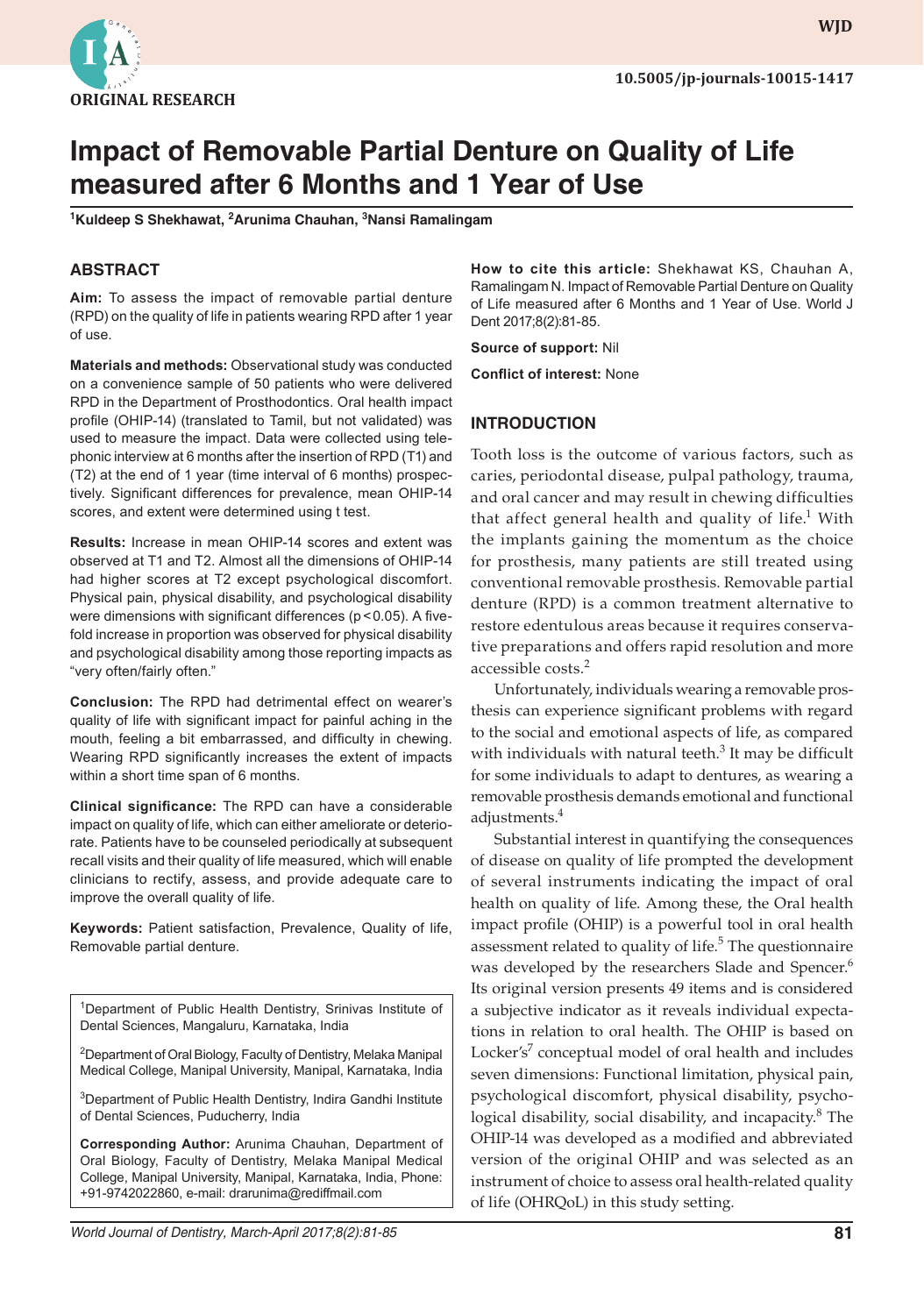The aim of this study was to assess the impact on OHRQoL in patients with RPD assessed at two different time intervals with a gap of 6 months prospectively.

### **MATERIALS AND METHODS**

This study was conducted among patients who had received RPD from the Department of Prosthodontics, Indira Gandhi Institute of Dental Sciences (IGIDS), Puducherry, India. Patients were rehabilitated by undergraduate dental students under the supervision of the Faculty of Prosthodontics. All participants received prior oral treatment and mouth preparation specific to each case. Every care was taken to maintain the state of health of biological structures. In addition, patients were instructed on care and cleaning procedures for the dentures.

Prior permission was obtained from the concerned authorities of IGIDS. A list of all the patients who received RPD was obtained from the Medical Record Department. All the patients who completed 6 months post-RPD insertion in the month of March 2015 formed the initial sample, and that time was labeled as time 1 (T1). The name, age, gender, contact number, and residential address were obtained from the records for future references. The OHIP questionnaire was applied during T1, following which it was reapplied after 6 months, i.e., September 2015 (T2). Each question of the OHIP-14 questionnaire was scored between 0 and 4 ( $0 =$  never,  $1 =$  hardly ever,  $2 =$  occasionally,  $3 =$  fairly often, and 4 = very often). The scores had a possible range of 0 to 56, the higher scores representing the worse OHRQoL. The OHIP-14 prevalence was determined as the percentage of people reporting one or more OHIP-14 items, with a "very often" /"fairly often" response. The OHIP-14 extent was determined as the mean number of items reporting one or more OHIP-14 item with /"very often"/"fairly often" response. Mean OHIP-14 scores were not assessed for influence of age, gender, duration of wearing the RPD, and socioeconomic status.

A telephonic interview survey was used to obtain responses from the participants. Two compulsory rotating resident internships, who were not related to the study, were requested to interview the patients. All the interviewers were trained prior to the onset of the study on 10 randomly selected patients who were not part of the study. The pilot-tested patients were again called by the supervisor and feedback obtained from the patients. Only on satisfactory feedback by the patients were the interviewers permitted to call the sample for the study in the presence of a supervisor. The medium used was Tamil (local language). Each sampled patient was called up to three times. If the patient expressed his/her inability to

respond during the call, the next call was made as per the patient's convenience, but in the working hours of the institute. On receiving the call, a standard procedure was adopted and followed. The interviewers introduced themselves to the participants and the purpose of the call explained. Patients were included in the study only when they gave verbal informed consent. It was also made clear to them that they can refuse to be a part of the survey. The response to OHIP was obtained and the participants thanked for their cooperation. Confidentiality and anonymity of their responses were assured to the participants.

The same procedure was followed when the OHIP-14 was reapplied at T2. The OHIP-14 was translated in Tamil (local language). However, the translated version was not tested for its reliability and validity. The data obtained were entered into Excel spreadsheet (Microsoft Corporation, 2013). The mean of OHIP was compared for significant differences between T1 and T2. The effect of gender and age on mean scores was determined using Student's t test using Statistical Package for the Social Sciences (version 16.0; Inc., Chicago, USA).

# **RESULTS**

A total of 50 patients were conveniently selected and interviewed for quality of life outcomes on two different time levels (T1 and T2): T1 after 6 months of wearing RPD and T2 was subsequently followed for another 6 months, i.e., after 1 year of use. There was no loss to follow-up, and all the study participants were available at T2 when OHIP was subsequently reapplied. Males were comparatively more in number than the females, and 35 to 44-year-old participants constituted about 32% of the study population (Table 1). Almost all the dimensions had higher score at T2 than at T1 except for psychological discomfort and not statistically significant (t-test: 0.8—nonsignificant). Statistically significant difference was observed for increased mean scores at T2 for dimensions relating to physical pain, physical disability, and psychological disability (Graph 1 and Table 2).

| <b>Table 1:</b> Distribution of participants according to age |
|---------------------------------------------------------------|
| and gender                                                    |

| Characteristics | N(%)    |
|-----------------|---------|
| Gender          |         |
| <b>Males</b>    | 28 (56) |
| Females         | 22(44)  |
| Age             |         |
| $24 - 34$       | 13(26)  |
| $35 - 44$       | 16 (32) |
| $45 - 54$       | 14 (28) |
| >55             | 7(14)   |
|                 |         |

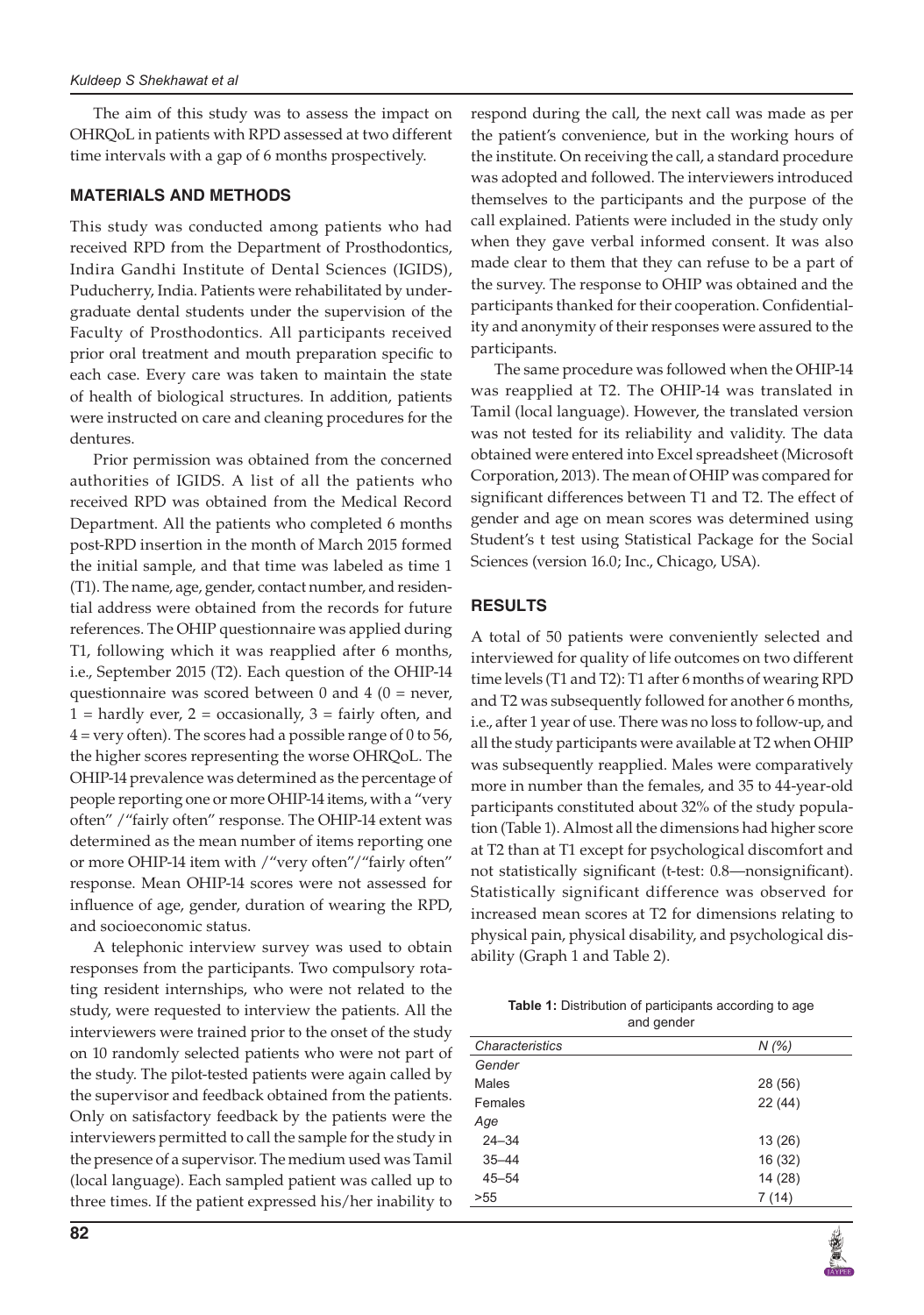*Impact of Removable Partial Denture on Quality of Life measured after 6 Months and 1 Year of Use*



**Graph 1:** Mean OHIP-14 scores for each dimension in relation to time

#### **Prevalence, Extent, and Severity of Impacts**

Overall, 68% of the study participants reported one or more impacts "fairly often" or "very often" after 6 months (T1) of using RPD, which reduced to 66% after 1 year of use (T2). However, the mean number of impacts reportedly increased from 1.78 at T1 to 4.12 at T2, which was statistically significant (Table 3). Significant differences were found between mean OHIP values for T1 and T2 (higher for T2 than T1; t-test: 2.37;  $p < 0.05$ ) (Table 3). Graph 2 represents the mean OHIP-14 scores at two different time intervals of study participants.

Trouble in pronouncing words was one item that had a major impact on quality of life at T2, among participants reporting "very often"/"fairly often" for one or more impact. This was followed by interruption during meals and being a bit embarrassed. The proportion of participants increased by five times at T2 for the items



**Graph 2:** Individual mean OHIP-14 scores of the participants

respectively. On the contrary, a slight decrease in the proportion was observed for psychological discomfort (Table 4).

#### **DISCUSSION**

This research revealed that wearing RPD over a prolonged time period has a detrimental effect on the OHRQoL. When analyzing the influence of RPD use over a period of 6 months, we found significant differences in overall mean scores from T1 to T2 ( $p$  < 0.05). As evidenced by the OHIP questionnaire, there was significant increase in scores from T1 to T2, which indicates growing or increasing difficulty in adapting to RPD. Barreto et al, $9$ reported the same OHRQoL after 3 months and 2 years of RPD use, indicating success in achieving patient satisfaction over a period of 2 years. Unfortunately, this was not the scenario in the study setting. Scores of individual

| Dimension                    | Number | T1             | T <sub>2</sub> |       | df | p-value  |
|------------------------------|--------|----------------|----------------|-------|----|----------|
| <b>Functional limitation</b> | 50     | $2.48 \pm 1.4$ | $2.88 \pm 2.3$ | 1.019 | 98 | 0.31     |
| Physical pain                | 50     | $2.88 \pm 1.4$ | $4.06 \pm 1.9$ | 3.465 | 98 | $0.001*$ |
| Psychological discomfort     | 50     | $3.16 \pm 1.5$ | $2.88 \pm 2.4$ | 0.86  | 98 | 0.38     |
| Physical disability          | 50     | $2.82 \pm 1.4$ | $4.3 \pm 1.9$  | 4.259 | 98 | $0.001*$ |
| Psychological disability     | 50     | $2.1 \pm 1.8$  | $3.7 \pm 2.1$  | 4.036 | 98 | $0.001*$ |
| Social disability            | 50     | $1.94 \pm 1.8$ | $2.74 \pm 2.6$ | 1.7   | 98 | 0.08     |
| Handicap                     | 50     | $1.74 \pm 1.9$ | $2.04 \pm 2.6$ | 0.638 | 98 | 0.525    |

\*Level of significance at 0.05 using t-test

**Table 3:** Prevalence, extent, and severity scores of the participants

| Respondent group |                 |                                                                                                   |       |    |              |
|------------------|-----------------|---------------------------------------------------------------------------------------------------|-------|----|--------------|
| Variable         |                 |                                                                                                   | Test  | df | Significance |
| Extent           | $1.78 \pm 1.8$  | $4.12 \pm 4.5$                                                                                    | 3.361 | 98 | $0.01*$      |
| Severity         | $17.12 \pm 7.8$ | $22.52 \pm 14.0$                                                                                  | 2.37  | 98 | $0.019**$    |
| Prevalence       | $0.68 \pm 0.45$ | $0.66 \pm 0.47$                                                                                   | 0.425 | 98 | <b>NS</b>    |
|                  |                 | *Significant at p < 0.01 using t-test; **Significant at p < 0.05 using t-test; NS: Nonsignificant |       |    |              |

*World Journal of Dentistry, March-April 2017;8(2):81-85* **83**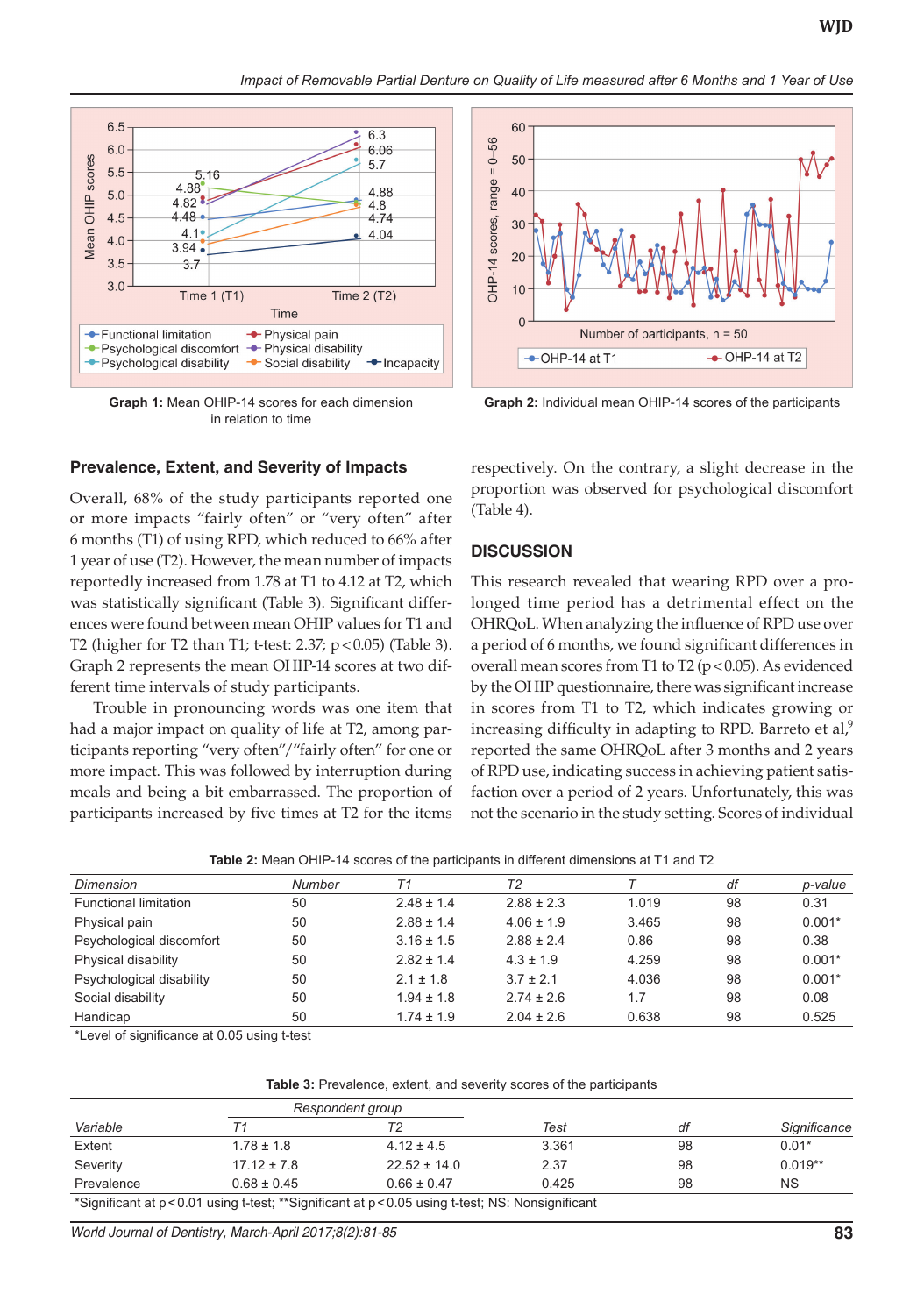| <b>Table 4:</b> Proportion of participants reporting at least one impact |
|--------------------------------------------------------------------------|
| "fairly often" and "often" at T1 and T2 (6 months)                       |

|                                          | Number    | "Fairly often"<br>and "often" |         |  |
|------------------------------------------|-----------|-------------------------------|---------|--|
| OHIP dimensions                          | (overall) | T1                            | T2      |  |
| <b>Functional limitation</b>             |           |                               |         |  |
| Had trouble pronouncing words            | 18        | 2(1)                          | 34 (17) |  |
| Felt that sense of taste had<br>worsened | 15        | 10(5)                         | 20(10)  |  |
| Physical pain                            |           |                               |         |  |
| Had painful aching in mouth              | 16        | 8(4)                          | 24 (12) |  |
| Was uncomfortable eating                 | 26        | 18(9)                         | 34 (17) |  |
| Psychological discomfort                 |           |                               |         |  |
| Have been feeling self-conscious         | 34        | 36(18)                        | 32(16)  |  |
| Have felt tense                          | 16        | 12(6)                         | 20(10)  |  |
| Physical disability                      |           |                               |         |  |
| Diet has been unsatisfactory             | 25        | 20 (10)                       | 30(15)  |  |
| Have had to interrupt meals              | 25        | 8(4)                          | 42 (21) |  |
| Psychological disability                 |           |                               |         |  |
| Find it difficult to relax               | 25        | 16(8)                         | 34 (17) |  |
| Have been a bit embarrassed              | 25        | 8(4)                          | 42 (21) |  |
| Social disability                        |           |                               |         |  |
| Have been irritable with other           | 20        | 8(4)                          | 32(16)  |  |
| people                                   |           |                               |         |  |
| Have had difficulty doing usual          | 23        | 14(7)                         | 32(16)  |  |
| jobs                                     |           |                               |         |  |
| Handicap                                 |           |                               |         |  |
| Have found life less satisfying          | 15        | 8(4)                          | 22 (11) |  |
| Have been totally unable to<br>function  | 10        | 8(4)                          | 12(6)   |  |

items indicated that physical pain and disability (physical and psychological) were the domains most commonly affected, with painful aching in the mouth, interrupting meals, and being embarrassed having received the most response. Locker and Quiñonez,<sup>10</sup> reported physical pain and psychological discomfort toward higher scores. However, in this study, no significant differences were observed in the item psychological discomfort.

There was increase in the proportion of responses of participants who experienced pain on wearing RPD during T1 and T2. Pain on wearing RPD was one of the items having an impact on quality of life. This could be an important factor in reduced chewing ability. Sheiham et al<sup>11</sup> and Locker<sup>12</sup> reported that chewing ability is a common oral health indicator among the elderly that affects general health and quality of life when unsatisfactory. Shaghaghian et al, $^{13}$  reported a similar trend of physical disability and physical pain as the most problematic aspects of OHIP-14.

A total of 34 participants (68%) reported at least one item as "very often"/"fairly often" at T1. After 6 months at T2, the same was reported by 33 participants (66%). Almost all aspects of OHIP-14 witnessed an increase in the proportion for items "very often"/"fairly often," except those feeling self-conscious where a marginal decrease was observed. This is rather an interesting finding since studies in literature report this to be the most prominent impact.<sup>10</sup> Most problematic aspects at T2 were seen with psychological disability (trouble pronouncing words), functional disability (been a bit embarrassed), and physical discomfort (had to interrupt meals).

The findings of the study indicate that RPD-related problems tend to rise/aggravate with time. This is supported by significant differences observed in the mean OHIP-14 scores at two time intervals, which are 6 months apart. Significant differences were observed with OHIP-14 extent (mean number of items reporting "very often"/"fairly often"). There was a threefold increase in the extent within a short time span of 6 months. In addition, this study emphasizes that drawbacks of RPD are painful aching mouth, interruption in meals, feeling a bit embarrassed, and nonsignificant reason of trouble when pronouncing words. A slight decrease in the prevalence, but significant threefold increase in the extent can only indicate poor impact of RPD on quality of life. These factors have to be considered by the dentist and/or prosthodontist with further explanation given to the patient when the RPD treatment is planned and executed.

Acrylic resin is the most commonly used material to fabricate RPD. Shaghaghian et al<sup>13</sup> reported that patients wearing acrylic partial denture ranked their OHRQoL higher than those wearing metal partial denture. Barreto et al<sup>9</sup> reported no significant difference over a period of 2 years, indicating the carefulness with which professors and students make the prosthesis. Since metal partial dentures were not used to fabricate RPD, a higher score for OHIP-14 at T2 is observed. This to an extent refutes the possibility that care was not given by the faculty and students in the Department of Prosthodontics (study setting) when making the prosthesis. Furthermore, there is always a discrepancy between clinician objective appraisal and patient subjective preference, which cannot be ignored.<sup>14</sup>

This study has made an attempt to diversify into different methods for collecting data regarding OHRQoL. Whether this proves to be an efficient means to collect data or not is a hypothesis, which needs to be tested against other currently practiced means, such as questionnaire, online system, or mail. This study, according to our opinion, would have been more explanatory had we recorded OHIP-14 responses before fabricating RPD and at the time of insertion. Such a study design with regular intervals in-between would have helped us understand the entire concept in a stepwise manner.

Few limitations in our study would include: (1) Small sample size, (2) the reliability of the translated OHIP-14 (Tamil) and process of telephonic interview in the Indian scenario were not compared with other means of collecting data to find out their feasibility, (3) factors, such as gender,